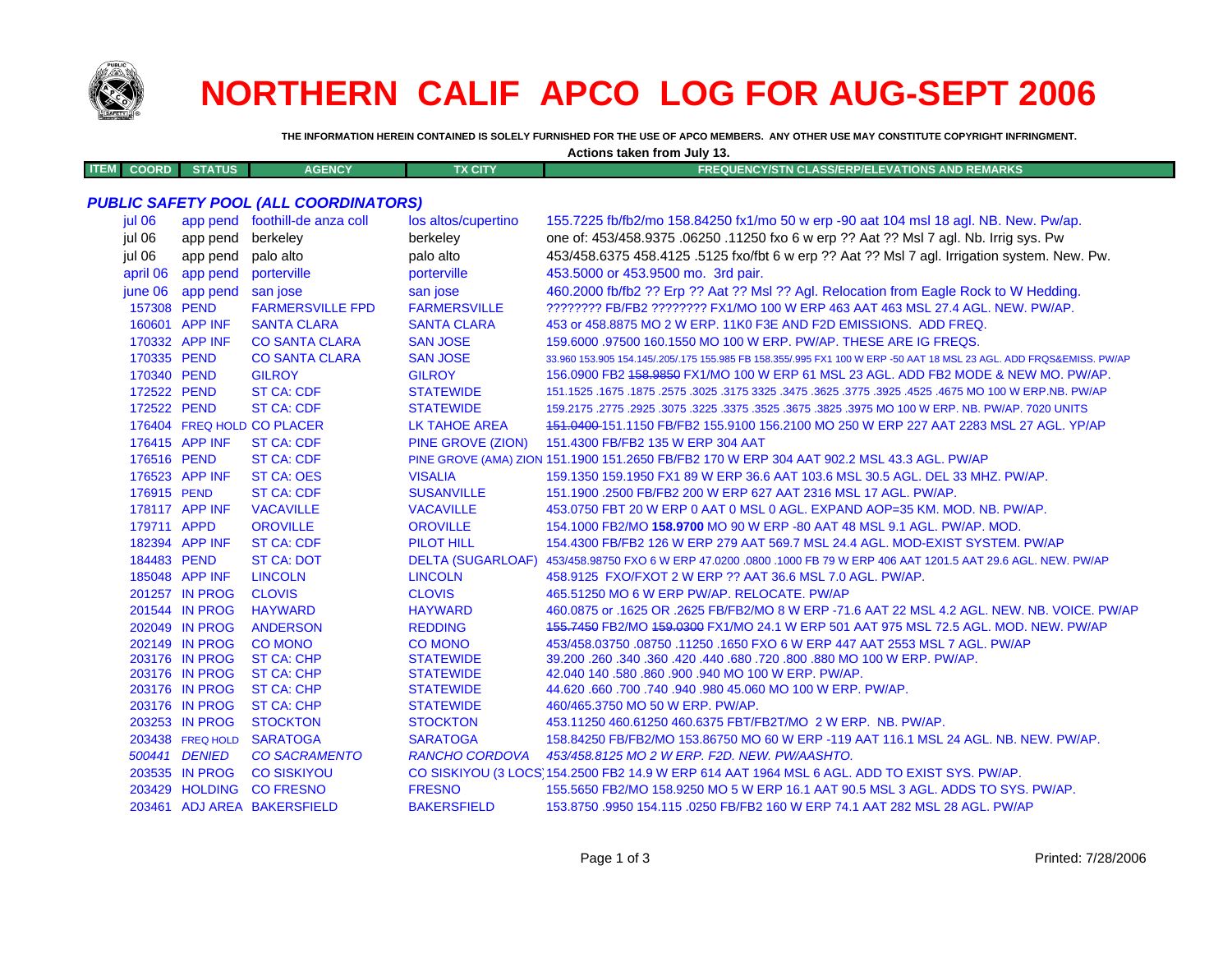**THE INFORMATION HEREIN CONTAINED IS SOLELY FURNISHED FOR THE USE OF APCO MEMBERS. ANY OTHER USE MAY CONSTITUTE COPYRIGHT INFRINGMENT.**

**Actions taken from July 13.**

| <b>ITEM</b>                                          | <b>COORD</b>            | <b>STATUS</b>  | <b>AGENCY</b>                             | <b>TX CITY</b>          | <b>FREQUENCY/STN CLASS/ERP/ELEVATIONS AND REMARKS</b>                                                                                   |
|------------------------------------------------------|-------------------------|----------------|-------------------------------------------|-------------------------|-----------------------------------------------------------------------------------------------------------------------------------------|
|                                                      |                         |                | 203465 ADJ AREA BAKERSFIELD               | <b>BAKERSFIELD</b>      | 151.0700 FB 160 W ERP -9.9 AAT 123.4 MSL 16 AGL. PW/AP                                                                                  |
|                                                      |                         |                | 203468 ADJ AREA BAKERSFIELD               | <b>BAKERSFIELD</b>      | 155,4300 FB 130 W ERP -16.9 AAT 123.4 MSL 16 AGL, PW/AP.                                                                                |
|                                                      |                         | 203675 IN PROG | <b>SAN RAMON VLY FPD</b>                  | <b>W CREEK (DIABLO)</b> | 460.5750 FB/FB2 8.5 W ERP 958 AAT 1170 MSL 10 AGL. PW/AP.                                                                               |
|                                                      |                         | 500466 DENIED  | <b>CO FRESNO</b>                          | <b>KERMAN</b>           | 159.11250 FB2/MO 155.0850 FX1/MO 20 W ERP 14 AAT 59 MSL 15.2 AGL. NEW. PW/AASHTO.                                                       |
|                                                      | 203706 APPD             |                | ST CA: JUDICIAL COUNCIISAN FRANCISCO      |                         | 453.2750 FB/FB2/FX1/MO 19 W ERP 25.6 AAT 19.2 MSL 36.6 AGL. NEW. WB. PW/AP.                                                             |
|                                                      | 203743 APPD             |                | HUMBOLDT ST UNIV PD ARCATA                |                         | 155.1150 FB/FB2/MO 156.2400 MO 100 W ERP ??AAT 28 MSL 22 AGL. ADD NEW SITE. PW/AP.                                                      |
|                                                      | 105317 APPD             |                | <b>RUSSIAN RIVER CO WATER GURNEVILLE</b>  |                         | 173.28750 FXO 8W ERP V AAT V MSL 7 AGL. RESTORAL. SEVERAL LOCNS. IG/EWA.                                                                |
|                                                      | 105317 APPD             |                | <b>CO SAN MATEO</b>                       | <b>MONTARA</b>          | 453.2500 FB2 50 W ERP@230T 68.1 AAT 145 MSL 9.4 AGL. PW/IMSA.                                                                           |
|                                                      | 024732 APPD             |                | HOOPA VALLEY RES FM HOOPA (HUM CO)        | CONTINUES >>>           | 155.3850 .1000 .8200 FB2/MO 150.8050 154.1900 .3550 .3850 151.0850 159.1800 MO<br>35 W ERP 296 AAT 103.6 MSL 12 AGL. PW/IMSA. RESTORAL. |
|                                                      |                         | 203881 IN PROG | <b>SANTA ROSA</b>                         | <b>SANTA ROSA</b>       | 453/458.93750 FXO/FXOT 6 W ERP V AAT V MSL 7 AGL, NB, NEW, PW/AP                                                                        |
|                                                      | 1660019 APPD            |                | <b>TORRE AVE PROJECT 11 CUPERTINO</b>     |                         | 465,0000 FB 25 W ERP ?? AAT 72 MSL 12 AGL. IG/PCIA. NEW. JOB-SITE DIGITAL PAGING.                                                       |
|                                                      | 44099 APPD              |                | <b>YUROK DEPT OF PS</b>                   | <b>KLAMATH AREA</b>     | 173.3250 (IG) MO 100 W ERP. WB. NEW. PW/???                                                                                             |
|                                                      | 060577 APPD             |                | <b>KANAHAWA WATER</b>                     |                         | 153.7250 .2500 FB/MO ?? W ERP ?? AAT ?? MSL ?? AGL.                                                                                     |
|                                                      | 510545 APPD             |                | <b>CO FRESNO</b>                          | <b>KERMAN</b>           | 155.0850 FB2/MO 159.1050 FX1/MO 20 W ERP 14 AAT 59 MSL 15.2 AGL. NEW. PW/AASHTO.                                                        |
|                                                      | 204014 APPD             |                | <b>SAN MATEO PREHOSP</b>                  | <b>DALY CITY</b>        | 151.4750 FB/MO 154.1000 155.4000 FB/FB2/MO 156.0450 FX1/MO49 W ERP 338.6 AAT 366 MSL 15 AGL.PW/AP                                       |
|                                                      | 204014 APPD             |                | <b>SAN MATEO PREHOSP</b>                  | <b>DALY CITY</b>        | 151.4750 FB/MO 154.1000 155.4000 FB/FB2/MO 156.0450 FX1/MO49 W ERP 138.4 AAT 168 MSL 11 AGL.PW/AP                                       |
|                                                      | 204014 APPD             |                | <b>SAN MATEO PREHOSP</b>                  | <b>PACIFICA</b>         | 151.4750 FB/MO 154.1000 155.4000 FB/FB2/MO 156.0450 FX1/MO 270 W ERP 107.7 AAT 153 MSL 18 AGL.PW/AP                                     |
|                                                      | 204014 APPD             |                | <b>SAN MATEO PREHOSP</b>                  | SO <sub>SF</sub>        | 151.4750 FB/MO 154.1000 155.4000 FB/FB2/MO 156.0450 FX1/MO 100 W ERP -33.2 AAT 24 MSL 6 AGL.PW/AP                                       |
|                                                      | 204014 APPD             |                | <b>SAN MATEO PREHOSP</b>                  | SO <sub>SF</sub>        | 151.4750 FB/MO 154.1000 155.4000 FB/FB2/MO 156.0450 FX1/MO 65 W ERP 117.6 AAT 164 MSL 3AGL.PW/AP                                        |
|                                                      | 101884 APPD             |                | <b>KING AMERICAN AMB CO SAN FRANCISCO</b> |                         | 453.88750 MO/MO3 1.3 W ERP. PW/IMSA. NB.                                                                                                |
|                                                      | 204018 APPD             |                | <b>ST CA: CHP</b>                         | <b>WILLIAMS</b>         | 42.3600 FB DELETE FREQ. PW/AP                                                                                                           |
|                                                      | 204020 APPD             |                | <b>ST CA: CHP</b>                         | <b>YUBA CI</b>          | 42.3600 FB DELETE FREQ. PW/AP                                                                                                           |
|                                                      | 204021 APPD             |                | <b>ST CA: CHP</b>                         | <b>WILLOWS</b>          | 42.3600 FB DELETE FREQ. PW/AP                                                                                                           |
|                                                      |                         | 510276 DENIED  | <b>BRISBANE</b>                           | <b>BRISBANE</b>         | 158.99250 MO 5 W ERP. NB. DIGITAL. PW/AASHTO                                                                                            |
|                                                      |                         | 510276 DENIED  | <b>BRISBANE</b>                           | <b>BRISBANE</b>         | 156.08250 MO 5 W ERP. NB. DIGITAL. PW/AASHTO                                                                                            |
|                                                      |                         | 204144 IN PROG |                                           |                         | FOOTHILL-DeANZA COLL LOS ALTOS/CUPERTINO 155.72250 FB/FB2/MO 158.7825 FX1/MO 50 W ERP -90 AAT 104 MSL 6 AGL. NB. PW/AP                  |
|                                                      | 100114 APPD             |                | UNITED PARCEL SVC                         | <b>STOCKTON</b>         | 457.71250 .78750 .88750 467.18750 .51250 MO 5 W ERP NB. IG/EWA. MOD.                                                                    |
|                                                      | 100453 APPD             |                | UNITED PARCEL SVC                         | <b>ROCKLIN</b>          | 457.71250 .78750 .88750 467.18750 .51250 MO 5 W ERP NB. IG/EWA. MOD.                                                                    |
|                                                      | 100806 APPD             |                | UNITED PARCEL SVC                         | ANDERSON                | .457.71250 .78750 .88750 467.18750 .51250 MO 5 W ERP NB. IG/EWA. MOD                                                                    |
|                                                      | <b>470-512 MHz POOL</b> |                |                                           |                         |                                                                                                                                         |
|                                                      |                         | 202214 IN PROG | <b>CO MARIN</b>                           | <b>BODEGA</b>           | 483,9500 .3750 484.8750 490.8000 488.9750 489.3250 .7000 490.1000 .7250                                                                 |
|                                                      |                         |                | <b>CONTINUES</b>                          |                         | FB/FB2 200 W ERP 39 AAT 218 MSL 30 AGL. ADD TO EXIST. YP/AP.                                                                            |
|                                                      |                         | 202278 IN PROG | <b>CO MARIN</b>                           |                         | CO MARIN & SONOMA 483.6525 .1750 485.6250 484.2000 489.8500 FB2/MO 200 W ERP 566 AAT 745 MSL 60.7 AGL. NEW. PW/AP                       |
|                                                      |                         | 201279 IN PROG | <b>CO CONTRA COSTA</b>                    | <b>ORINDA</b>           | 482.7250 489.2500 490.0500 FB8/MO 33 W ERP 487 AAT 583 MSL 43 AGL. PW/AP                                                                |
|                                                      |                         | 201289 IN PROG | <b>CO CONTRA COSTA</b>                    | <b>MARTINEZ</b>         | 482,5750 483,0000 483,4000 483,7750 FB8/MO8 137 W ERP 239 AAT 273 MSL 36.6 AGL, PW/AP, NEW,                                             |
|                                                      |                         | 172546 DENIED  | <b>MOBILE RADIO ASSOC</b>                 | <b>LIVERMORE</b>        | 484.96250 FB6/FX1T/MO6 250 W ERP 126 AAT 335 MSL 38 AGL. NB. IG/EWA.                                                                    |
|                                                      | 140225 APPD             |                | <b>RF WIRELESS</b>                        | <b>NOVATO/WCREEK</b>    | 483.61250 FB6/MO 250 W ERP 936 AAT 1097 MSL 86 AGL, NB, IG/EWA,                                                                         |
| 800 MHz PUBLIC SAFETY (GP, YP, GF, YF) & Comml Users |                         |                |                                           |                         |                                                                                                                                         |
|                                                      |                         |                | jul 06 app pend co monterey               | co monterey             | 856.71250 or 856.26250 Fbt/mo ?? Erp ?? Aat ?? Msl ?? Agl. Gp/ap. Mdt channel.                                                          |
|                                                      |                         | 156156 APP INF | CHABOT-LOS POSADAS HAYWARD                |                         | ???.???? FB2/MO 65 W ERP ?? AAT 12.1 MSL 10.5 AGL. NEW GP/AP.                                                                           |
|                                                      |                         |                |                                           |                         |                                                                                                                                         |

|                        | 176408 FREQ HLD ST CA: P&R |                     | PINE GROVE (ZION) 856.7375 858.7625 FB/FB2/FX1/MO 184 W ERP 282.9 AAT 902 MSL 43.3 AGL. ADD 2N CHNL MINOR MODS. GP/AP |
|------------------------|----------------------------|---------------------|-----------------------------------------------------------------------------------------------------------------------|
| 180044 APP INF CO NAPA |                            | <b>BERRYESSA PK</b> | 856.96250 FB 280 W ERP 647.2 AAT 932 MSL 6.1 AGL. ADD TO EXIST. GP/AP. MOB DATA.                                      |
| 181958 APP INF         | OAKLAND                    | OAKLAND             | 858.93750 FB2/FX1/MO 105 W ERP -3 AAT 91.4 MSL 18.9 AGL. ADD NEW FREQ. PW/AP                                          |